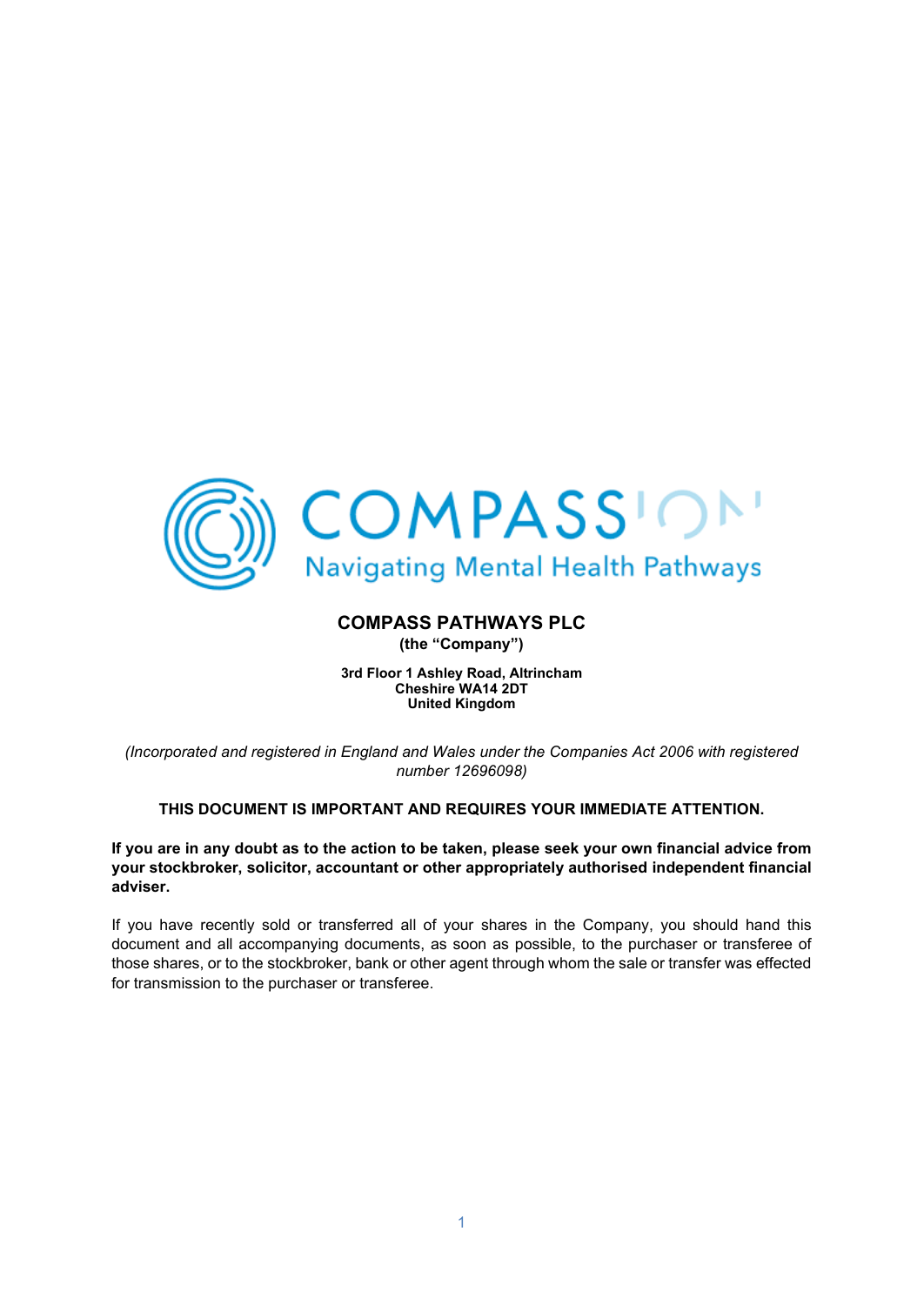11 May 2022

## Dear Shareholder

# **2022 Annual General Meeting of COMPASS Pathways plc (the "AGM" or "Meeting")**

We are pleased to provide details of the AGM of COMPASS Pathways plc (the "**Company**") to be held as a physical meeting at 1:30 p.m. London time (8:30 a.m. Eastern Time) on Thursday 16 June 2022 at Goodwin Procter LLP, The New York Times Building, 620 Eighth Avenue, New York, NY 10018. The formal notice of AGM set out in this document (the "**Notice of AGM**") at pages 15 to 18 contains the shareholder resolutions to be proposed and voted on at the AGM.

## **Shareholder engagement**

We appreciate that the AGM is your opportunity to receive an update on the Company and ask questions of the board of directors (the "**Board**"). To support engagement with our shareholders it is our intention to live stream the meeting by webcast and to enable questions relating to the AGM resolutions to be submitted in advance of the meeting.

The webcasting arrangements will allow shareholders to hear from the Company and follow the business of the AGM on their computer, tablet or smart phone from their location of choice, although this will not constitute formal attendance at the meeting. You will be able to access the AGM using the following online platform:

[https://onlinexperiences.com/scripts/Server.nxp?LASCmd=AI:4;F:QS!10100&ShowUUID=A7CD63BD](https://onlinexperiences.com/scripts/Server.nxp?LASCmd=AI:4;F:QS!10100&ShowUUID=A7CD63BD-9CB2-476D-AAFA-C24F5378BF72) [-9CB2-476D-AAFA-C24F5378BF72](https://onlinexperiences.com/scripts/Server.nxp?LASCmd=AI:4;F:QS!10100&ShowUUID=A7CD63BD-9CB2-476D-AAFA-C24F5378BF72)

## **Shareholder questions**

Shareholders are invited to submit their questions in advance by sending an email to AGM@compasspathways.com by 1:30 p.m. London time (8:30 a.m. Eastern Time) on Thursday 9 June 2022.

We would like to respond to as many shareholders' questions as possible and therefore we will answer questions during the Meeting in a way that aims to best recognise the interests of all shareholders. To assist with this, we ask that you help us to facilitate access from as many shareholders as possible by limiting the number of questions and keeping your questions succinct, focused on and relevant to the business of the Meeting. In the interests of transparency for all shareholders, responses to questions not able to be addressed during the Meeting will be available on our website as soon as practicable following the Meeting.

# **Voting**

We are holding our AGM as a physical meeting and are therefore unable to offer shareholders online voting facilities during the AGM. It is important that shareholders do still cast their votes in respect of the business of the AGM. We encourage all shareholders to complete and return a proxy form appointing the Chairman of the meeting, as proxy. Further information on how to appoint a proxy is detailed on pages 11 to 12 of this Notice of AGM. In order to allow the voting preferences of all shareholders to be taken into account, a poll will be conducted on all resolutions proposed in this Notice of AGM. The results of the voting will be posted on the Company's website as soon as practicable after the meeting.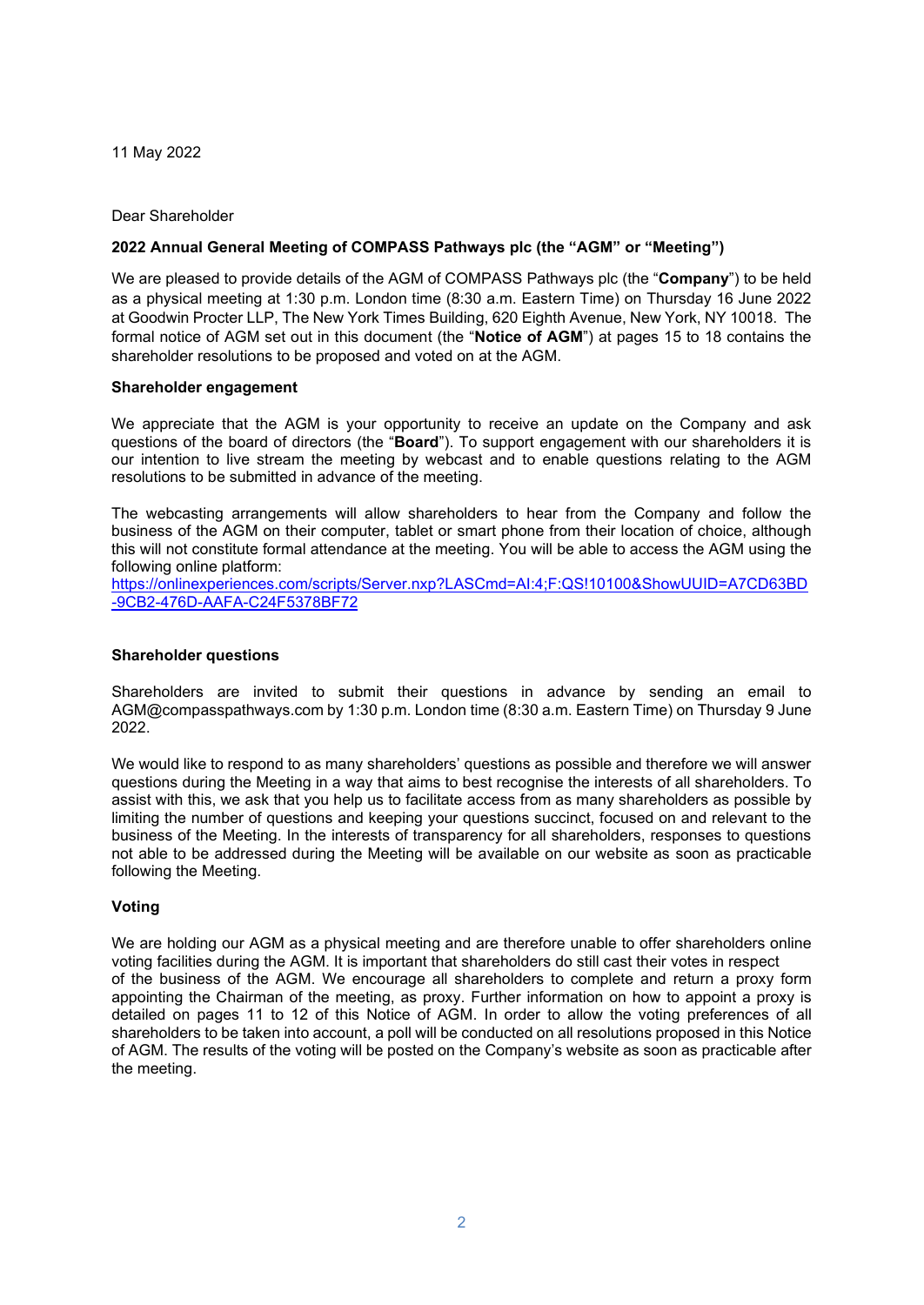# **Action to be taken**

## *Ordinary Shareholders*

If you are a holder of ordinary shares in the Company, please vote on the resolutions by appointing a proxy in accordance with the instructions set out at pages 11 to 12 of this Notice of AGM. A form of proxy for use by ordinary shareholders at the AGM is enclosed.

## **You are encouraged to appoint the Chairman of the AGM as your proxy.**

You are advised to complete and return the form of proxy in accordance with the instructions printed on it so as to arrive at the Company's registrars, Neville Registrars Limited, Neville House, Steelpark Road, Halesowen, West Midlands, United Kingdom, B62 8HD as soon as possible, but in any event **no later than 1:30 p.m. (London time) (8:30 a.m. Eastern Time) on Tuesday 14 June 2022.** CREST members who wish to appoint a proxy or give an instruction through the CREST electronic proxy appointment service may do so by using the procedures described in the CREST manual.

If at any point you require guidance, please contact Neville Registrars Limited, by telephone at +44 (0) 121 585 1131, or by email at info@nevilleregistrars.co.uk.

# *ADS Holders*

If you are a holder of ADS in the Company, please vote on the resolutions in accordance with the instructions set out at page 10 of this Notice of AGM. A form of proxy for use by ADS holders will be sent to the brokerage firm, bank or nominee through which you hold your ADS.

# **Recommendation**

You will find on pages 4 to 9 of this document an explanatory note in relation to each of the various resolutions which are set out in the Notice of AGM. Your Board consider that the proposed resolutions in the Notice of AGM are in the best interests of the Company and its shareholders as a whole and are most likely to promote the success of the Company. Accordingly, your Board unanimously recommend that shareholders vote in favour of the resolutions.

Thank you for your ongoing support of COMPASS Pathways.

Yours sincerely

Jenge / Willwith

**George Goldsmith** Chairman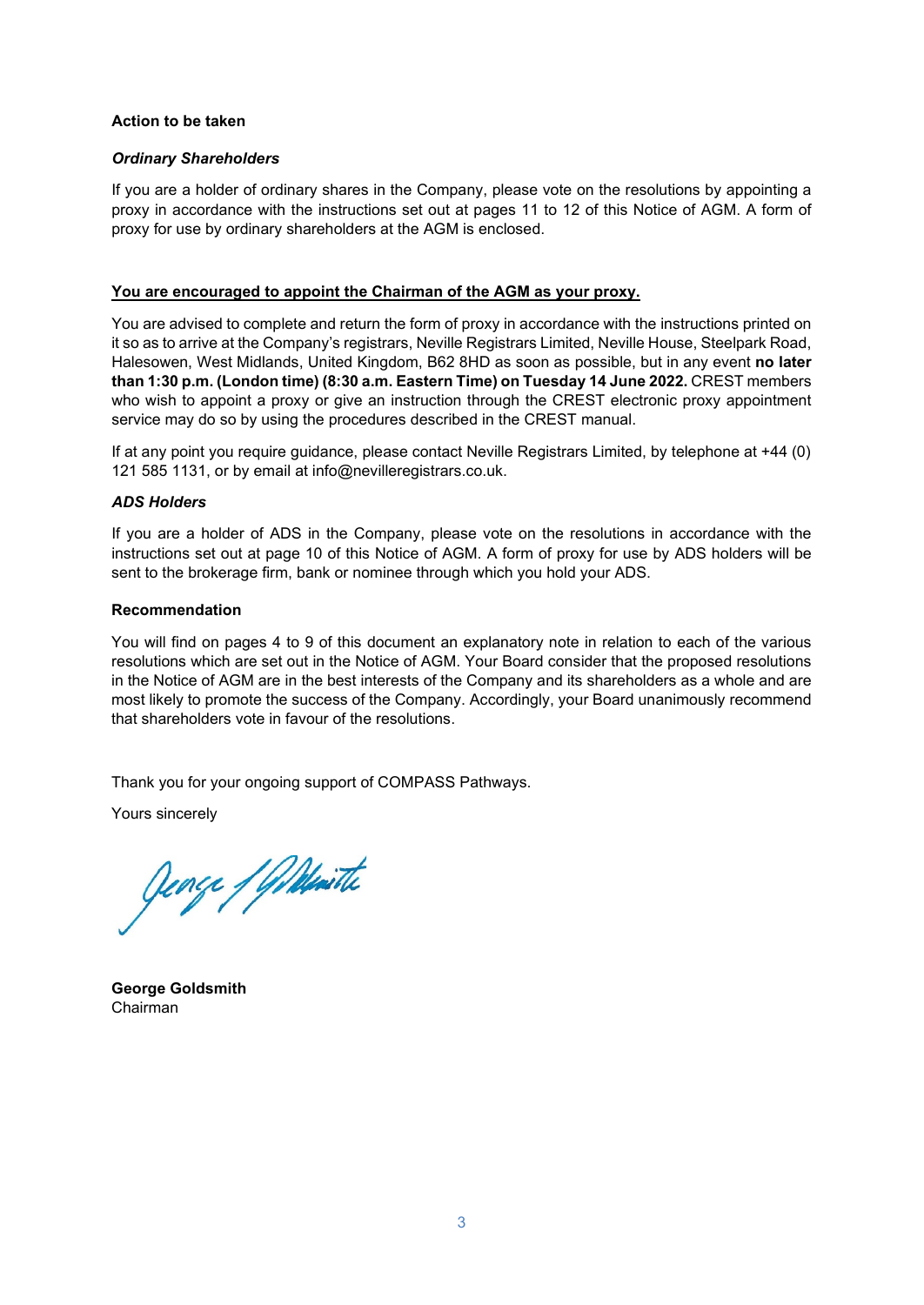## **EXPLANATORY NOTES TO THE BUSINESS OF THE AGM**

Resolutions 1 through 9 (inclusive) will be proposed as ordinary resolutions under English law, assuming that a quorum is present, an ordinary resolution is passed on a show of hands if it is approved by a simple majority (more than 50%) of the votes cast by shareholders present (in person or by proxy) at the AGM and entitled to vote. If a poll is demanded, an ordinary resolution is passed if it is approved by holders representing a simple majority (more than 50%) of the total voting rights of shareholders present (in person or by proxy) who (being entitled to vote) vote on the resolution.

# **ORDINARY BUSINESS**

# **Resolutions 1 and 2: Re-election of directors**

Our Board of Directors currently consists of nine members. In accordance with the terms of our Articles of Association, our Board is divided into three classes, Class I, Class II and Class III, with members of each class serving staggered three-year terms. The members of the classes are divided as follows:

- the Class I directors are Ekaterina Malievskaia, David Norton and Wayne Riley and their terms will expire at the annual general meeting to be held in 2024;
- the Class II directors are Jason Camm, Thomas Lönngren and Robert McQuade, and their terms will expire at the Meeting; and
- the Class III directors are George Goldsmith, Annalisa Jenkins and Linda McGoldrick, and their terms will expire at the annual general meeting to be held in 2023.

Upon the expiration of the term of a class of directors, directors in that class will be eligible to be elected for a new three-year term at the annual general meeting in the year in which their term expires.

Our Board of Directors has nominated Thomas Lönngren and Robert McQuade for re-election as the Class II directors at the Meeting. Jason Camm informed the Company on Tuesday 19 April 2022 that he did not intend to stand for re-election at the Meeting. The nominees are presently directors, and have indicated a willingness to continue to serve as directors, if elected. If the nominees become unable or unwilling to serve, however, the proxies may be voted for a substitute nominee selected by our Board.

In connection with Resolutions 1 and 2, we set forth the biographical information for the nominees to our Board. For biographical information for the other directors see Board of Directors and Corporate Governance in the Company's proxy statement.

# **Resolution 1**

## Thomas Lönngren

## *Non-Executive Director*

Thomas Lönngren is currently a member of our Board of Directors and has been nominated for reelection as a director. If elected, he will hold office from the date of his election until the 2025 annual general meeting of shareholders where he must retire by rotation and offer himself for re-election, or until his earlier death, resignation or removal. Mr. Lönngren has agreed to serve if elected, and we have no reason to believe that he will be unable to serve.

Thomas Lönngren has served as a member of our Board since May 2018. Mr. Lönngren currently serves as the Director at PharmaExec Consulting AB and as a Strategic Advisor at the NDA Group, which he has done since 2010. He is non-executive board member and chairman at Egetis Therapeutics AB, Sweden and board member at the NDA group Sweden. He acts as an advisor to the following companies and organisations: Artis Venture, San Francisco, US, Baren Therapeutics, San Francisco, US, Faculty member of GLG Institute (Gerson Lehrman Group), New York, US, special advisor to the Centre for Innovation in Regulatory Science (CIRS), London, U.K. He was the Deputy General Director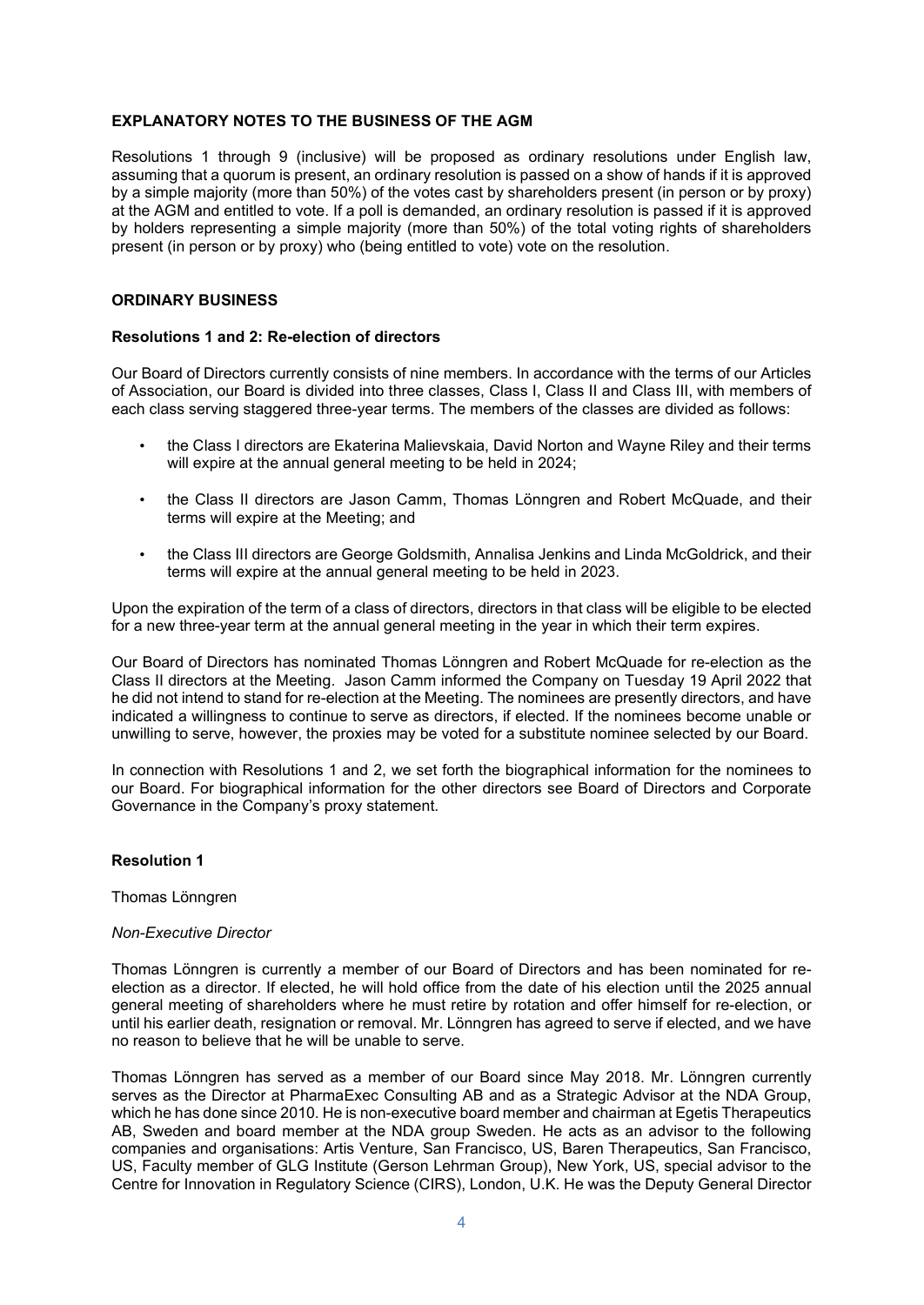of the Swedish Medical Product Agency until 2000. From 2001 until 2010, Mr. Lönngren served as the Executive Director of the European Medical Agency. Mr. Lönngren received his degree in pharmacy and MSc in Social and Regulatory Pharmacy from Uppsala University. He is an Honorary Member of the Royal Pharmaceutical Society of Great Britain, Honorary Fellow of the Royal College of Physicians in Great Britain, and holds Honorary Doctorates from the University of Uppsala and University of Bath, U.K. We believe that Mr. Lönngren is qualified to serve on our Board because of his experience, qualifications, attributes and skills, including his extensive pharmaceutical consulting experience.

# **Resolution 2**

# Robert McQuade

# *Non-Executive Director*

Robert McQuade is currently a member of our Board and has been nominated for re-election as a director. If elected, he will hold office from the date of his election until the 2025 annual general meeting of shareholders where he must retire by rotation and offer himself for re-election, or until his earlier death, resignation or removal. Dr. McQuade has agreed to serve if elected, and we have no reason to believe that he will be unable to serve.

Robert McQuade, Ph.D. has served as a member of our Board since April 2020. Dr. McQuade currently serves as the Executive Vice President & Chief Strategic Officer, as well as Interim Chief Medical Officer, at Otsuka Pharmaceutical Development & Commercialization, Inc., or Otsuka, where he has served since 2004. Dr. McQuade is also the Officer and Manager of the McQuade Center for Strategic Research and Development LLC since February 2020. Dr. McQuade currently serves on the board of directors of entities related to Otsuka, including Otsuka America Pharmaceutical, Inc., Astex Pharmaceutical, Inc., Astex Pharmaceutical, Ltd., Avanir Pharmaceuticals, Visterra, Inc., Otsuka Pharmaceutical Development & Commercialization, Inc. and the McQuade Center for Strategic Research and Development. He also serves on the board of directors of The Technology Accelerator Co., based in Charleston, SC, USA. Dr. McQuade received his degree in biology from Davidson College and completed his Ph.D. in biochemistry from University of North Carolina at Chapel Hill. Prior to joining Otsuka, Dr. McQuade worked in drug discovery research at Schering-Plough Corp. and in global medical affairs at Bristol-Myers Squibb company. We believe that Dr. McQuade is qualified to serve on our Board because of his experience in clinical development and regulatory affairs, in addition to his qualifications, attributes and skills, including his extensive pharmaceutical experience.

# **The Board of Directors recommend a vote for the approval of Resolutions 1 and 2.**

# **Resolution 3: Re-appointment of PricewaterhouseCoopers LLP, an English limited liability partnership, as U.K. statutory auditors of the Company**

At each meeting at which the accounts are laid before shareholders, the Company is required to appoint U.K. statutory auditors to serve until the next such meeting. Resolution 3 seeks your approval of the reappointment of PricewaterhouseCoopers LLP, an English limited liability partnership ("**PwC**"), to serve as our U.K. statutory auditor, to hold office until the conclusion of the 2023 annual general meeting of shareholders. If the re-appointment of PwC is approved, the Audit and Risk Committee, at its discretion, may nonetheless direct the appointment of a different U.K. statutory auditor at any time it decides that such a change would be in the best interest of the Company and its shareholders.

# **The Board of Directors recommend a vote for the approval of Resolution 3.**

# **Resolution 4: Ratification of the appointment of PricewaterhouseCoopers LLP, as the Company's independent registered accounting firm for the fiscal year ending 31 December 2022**

Resolution 4 seeks your ratification of the appointment of PwC, as the Company's independent registered public accounting firm for the fiscal year ending 31 December 2022.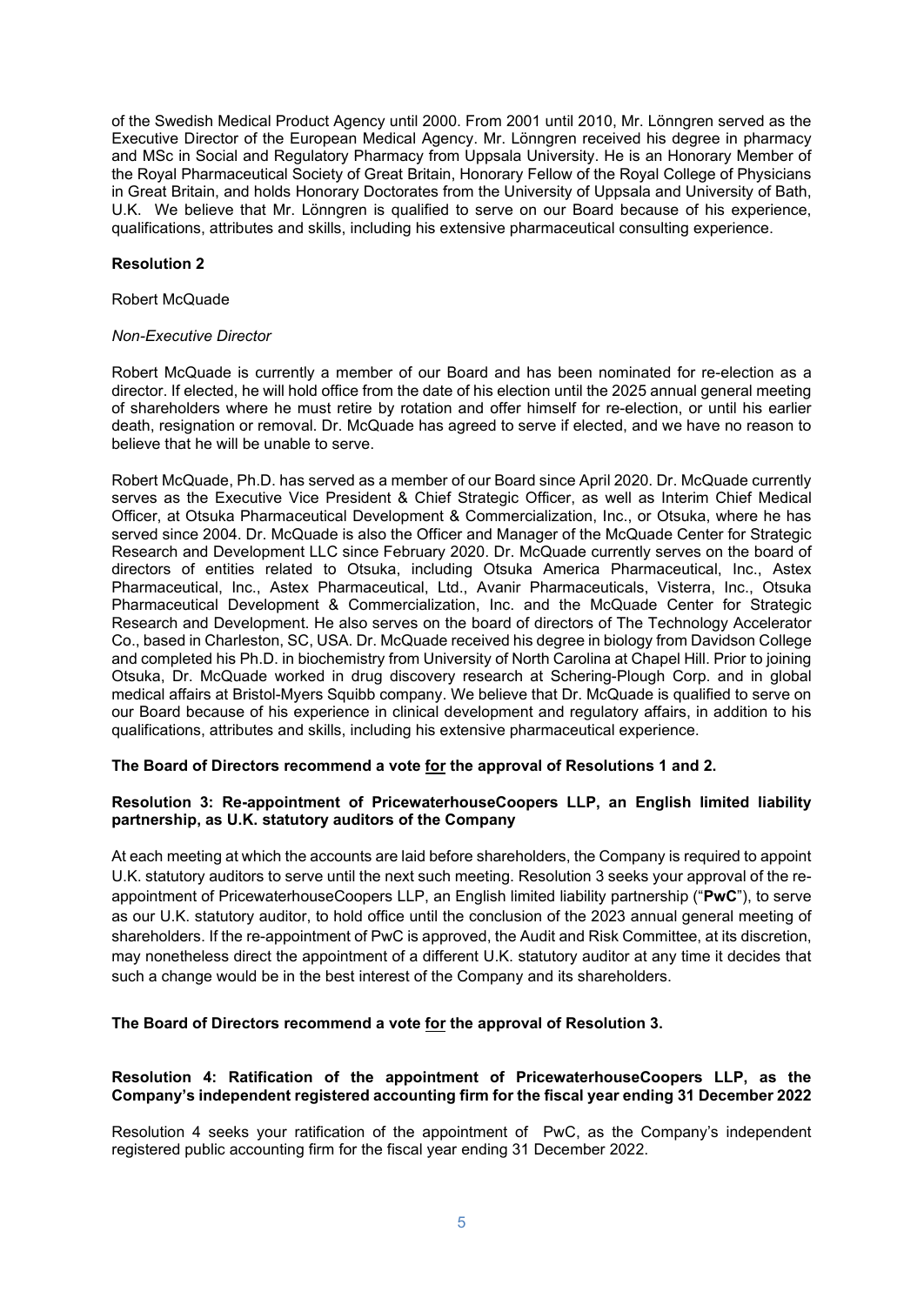The Company's articles of association do not require that the shareholders ratify the selection of PwC as the Company's independent registered public accounting firm, and shareholder ratification is not binding on the Company, the Board or the Audit and Risk Committee. The Company requests such ratification, however, as a matter of good corporate practice. Our Board, including our Audit and Risk Committee, values the opinions of our shareholders and, to the extent there is any significant vote against the ratification of the selection of PwC, we will consider our shareholders' concerns and evaluate what actions may be appropriate to address those concerns, although the Audit and Risk Committee, in its discretion, may still retain PwC.

PwC has indicated its willingness to act as the Company's auditors. A representative of PwC is not expected to be present at the Meeting.

PwC commenced auditing our annual financial statements with the fiscal year 2018. When the Company reported as a foreign private issuer, PwC served as principal auditor for the Company's consolidated financial statements as reported on Form 20-F.

# *Fees for Independent Registered Public Accounting Firm*

The table below sets forth a summary of the fees billed to the Company by PwC for professional services rendered during the fiscal years ended 31 December 2021 and 31 December 2020, respectively. All such services and fees were pre-approved by the Audit and Risk Committee, which concluded that the provision of such services was compatible with the maintenance of each firm's independence in the conduct of its auditing functions.

| Fees                  | 31 December<br>2021<br>(\$'000) | 31 December<br>2020<br>(\$'000) |
|-----------------------|---------------------------------|---------------------------------|
| Audit Fees(1)         | 447                             | 838                             |
| Audit-related fees(2) | 407                             | 719                             |
| Tax fees(3)           |                                 | 653                             |
| All Other Fees(4)     | 596                             | 241                             |
| Total                 | 1,457                           | 2,451                           |

(1) "Audit Fees" consist of fees billed for the audit of our annual consolidated financial statements and statutory accounts.

(2) "Audit-related" fees consist of fees in connection with the review of our interim consolidated financial statements.

(3) "Tax Fees" consist of fees billed for tax planning advice in respect of intercompany arrangements and structuring in connection with both our initial public offering ("**IPO**") and ongoing operations.

(4) "All Other Fees" consist of non-audit fees paid to PwC for advisory services in relation to fundraising, F-3 shelf registration and Environmental, Social and Governance landscaping.

The Audit and Risk Committee has determined that the rendering of non-audit services by PwC is compatible with maintaining the principal accountant's independence.

# **The Board of Directors recommend a vote for the approval of Resolution 4.**

# **Resolution 5: Authorisation for the Audit and Risk Committee to determine the auditors' remuneration for the fiscal year ending 31 December 2022**

Resolution 5 authorises the Audit and Risk Committee to determine our auditors' remuneration for the fiscal year ending 31 December 2022. Fees for PwC, our independent registered public accounting firm and our statutory auditor, in respect of the years ended 31 December 2021 and 31 December 2020, are set forth in Resolution 4 above.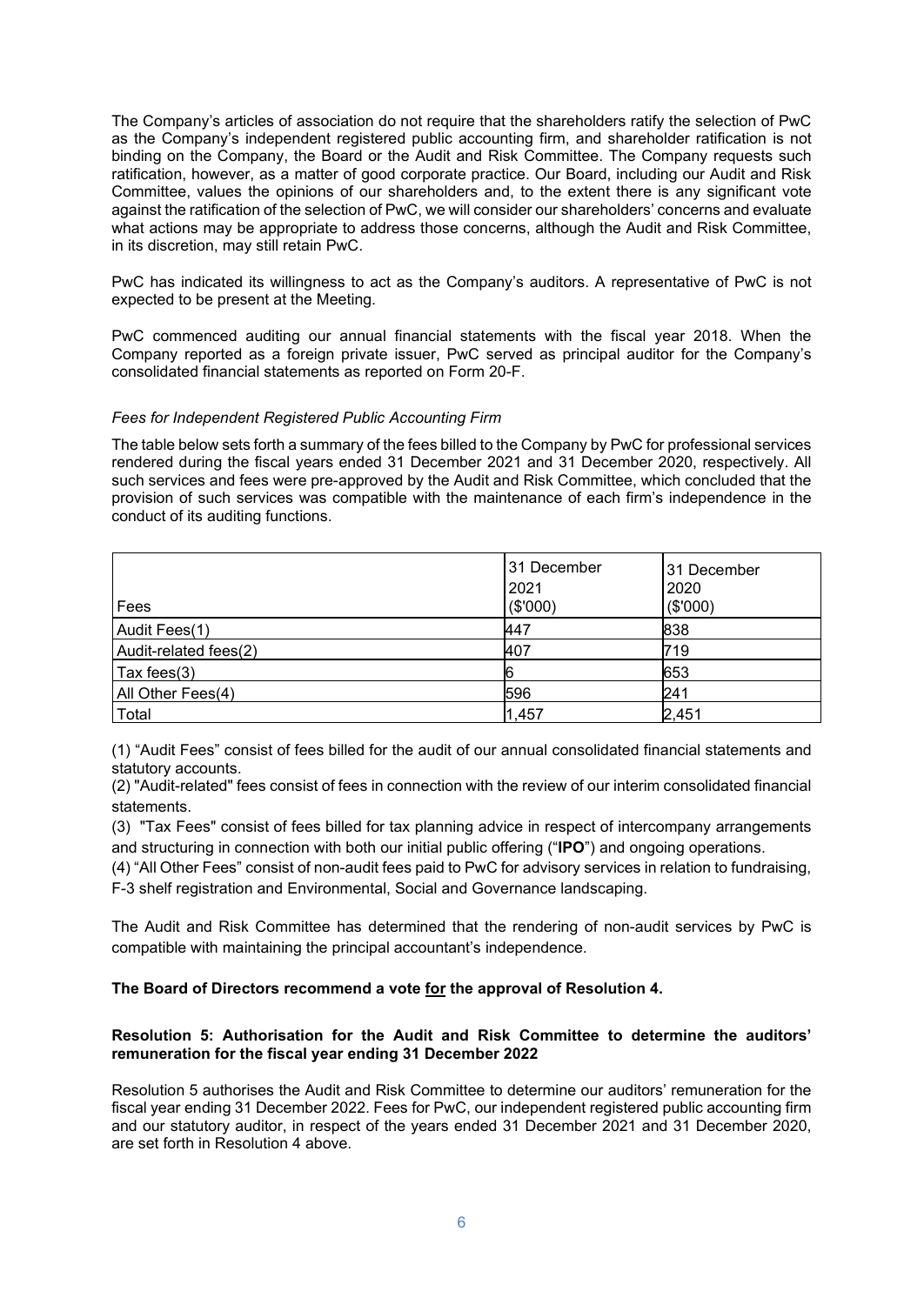The Audit and Risk Committee is directly responsible for the appointment, retention and termination, and for determining the compensation, of the Company's independent registered public accounting firm. The Audit and Risk Committee shall pre-approve all auditing services and the terms thereof and nonaudit services (other than non-audit services prohibited under Section 10A(g) of the U.S. Securities Exchange Act of 1934, as amended (the "**Exchange Act**"), or the applicable rules of the SEC or the Public Company Accounting Oversight Board), except that pre-approval is not required for the provision of non-audit services if the "de minimis" provisions of Section 10A(i)(1)(B) of the Exchange Act are satisfied. The Audit and Risk Committee may delegate to the chairperson of the Audit and Risk Committee the authority to grant pre-approvals for audit and non-audit services, provided such approvals are presented to the Audit and Risk Committee at its next scheduled meeting. All services provided by PwC during fiscal year 2021 were pre-approved by the Audit and Risk Committee in accordance with the pre-approval policy described above, and all audit-related fees, tax fees and other fees during the fiscal year 2021 were approved by the Audit and Risk Committee.

# **The Board of Directors recommend a vote for the approval of Resolution 5.**

## **Resolution 6: Receipt of the Company's U.K. statutory annual accounts and reports**

At the Meeting, our Board will present our U.K. statutory annual accounts and reports for the period 1 January 2021 through 31 December 2021, which includes the audited portion of the directors' annual report on remuneration.

**The Board of Directors recommend a vote for the approval of Resolution 6.**

# **Resolution 7: Approval of the Company's U.K. statutory directors' annual report on remuneration**

Our U.K. statutory directors' remuneration report is set forth as Annex A to the Company's proxy statement. The directors' remuneration report includes the annual report on remuneration. This document describes in detail our remuneration policies and procedures and explains how these policies and procedures help to achieve our compensation objectives with regard to our directors and the retention of high-quality directors. Our Board of Directors and our Compensation and Leadership Development Committee believe that the policies and procedures as articulated in the directors' remuneration report are effective and that as a result of these policies and procedures we have and will continue to have high-quality directors. Our Board of Directors has approved and signed the report in accordance with English law.

At the Meeting, the shareholders will vote on the annual report on remuneration. This vote is advisory and non-binding. Although non-binding, our Board and Compensation and Leadership Development Committee will review and consider the voting results when making future decisions regarding our director remuneration program. Following the Meeting, and as required under English law, the directors' annual report on remuneration will be delivered to the U.K. Registrar of Companies.

## **The Board of Directors recommend a vote for the approval of Resolution 7.**

## **Resolution 8: Advisory (non-binding vote) on the frequency of future votes on executive compensation**

The Dodd-Frank Wall Street Reform and Consumer Protection Act, as amended, and Section 14A of the Exchange Act enable our shareholders to vote, on a non-binding, advisory basis, for their preference as to how frequently we should hold future votes on an advisory, non-binding basis to approve the compensation of our named executive officers, also known as a "Say-on-Pay" resolution. We are asking our shareholders whether our future Say-on-Pay votes should occur every one, two, or three years. Shareholders may also abstain from voting.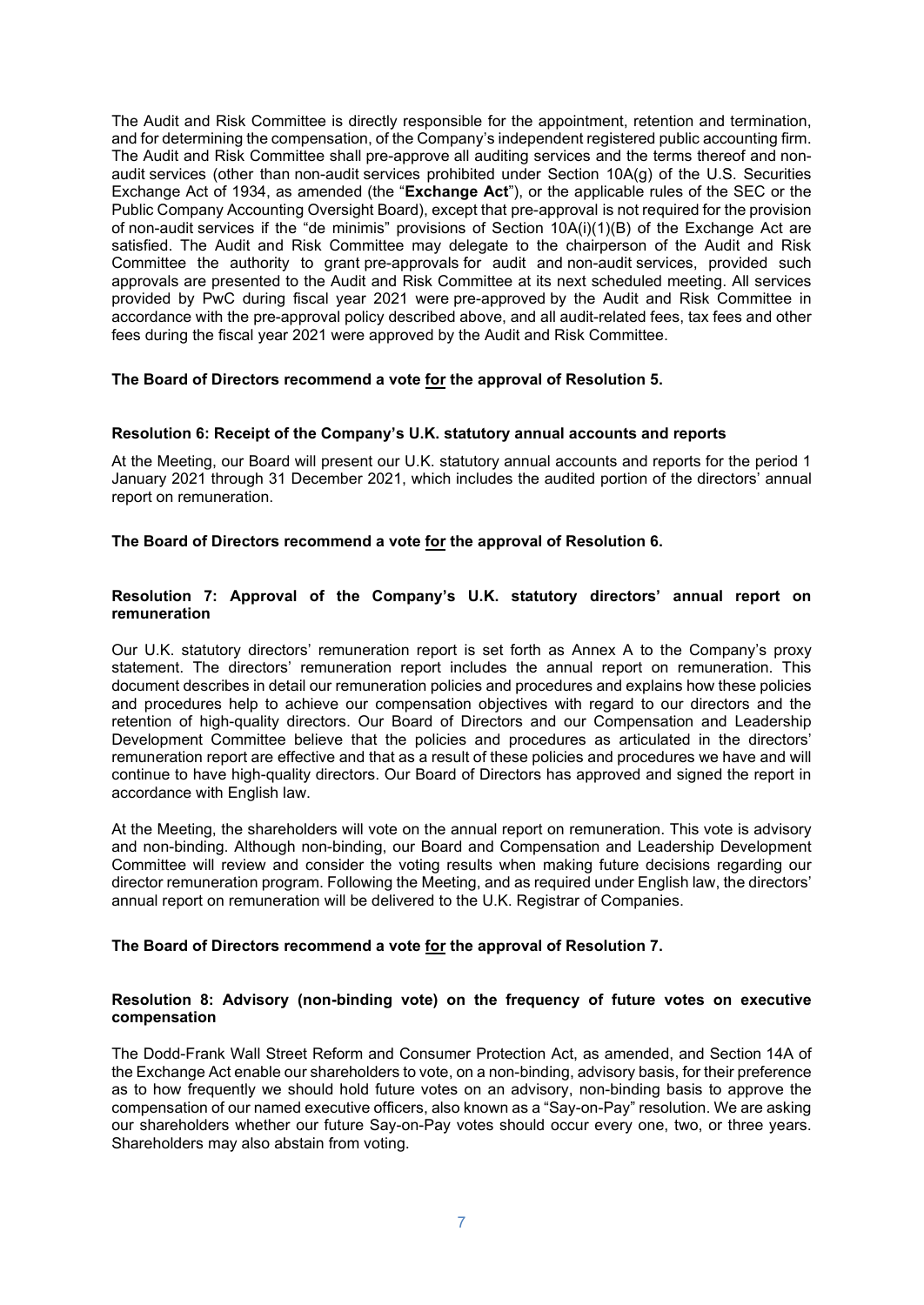This vote is advisory and non-binding. However, our Board and Compensation and Leadership Development Committee value the opinions of our shareholders and will review and consider the voting results when making future decisions regarding the frequency of votes on the compensation of our named executive officers.

Currently, the Board of Directors believe that it is in the best interests of the Company and our shareholders to hold a Say-on-Pay vote every year, and this is the frequency recommended by our Board. We believe this frequency will enable our shareholders to vote, on a non-binding, advisory basis, on our most recent executive compensation practices and decisions as presented in our annual proxy statements, which will lead to greater transparency and more meaningful and timely communication between the Company and our shareholders regarding the compensation of our named executive officers. Accordingly, we ask our shareholders to indicate their preferred voting frequency by voting for every "one year," "two years," or "three years" (or abstaining from voting) in response to the following resolution at the Meeting:

"**RESOLVED**, to approve, on a non-binding, advisory basis, the alternative of every one year, two years, or three years as the preferred frequency with which the Company is to hold an advisory vote on the compensation of the Company's named executive officers and the frequency that receives the highest number of votes cast by shareholder in person or by proxy at the AGM will be deemed the preferred frequency."

**The proxy form will provide the ability to vote on whether the compensation of the Company's named executive officers takes place every one year, two years or three years. These options are included in sub-resolutions 8a, 8b and 8c. Please only vote on one of the sub-resolutions 8a, 8b or 8c. If you vote on more than one of these sub-resolutions, your vote will be deemed invalid and will not be counted on this resolution.** 

**The Board of Directors recommend a vote for sub-resolution 8a.** 

# **Resolution 9: Advisory (non-binding) vote to approve the Company's executive compensation**

Section 14A of the Exchange Act requires that we provide our shareholders with the opportunity to vote to approve, on a non-binding, advisory basis, not less frequently than once every three years, the compensation of our named executive officers as disclosed in the Company's proxy statement in accordance with the compensation disclosure rules of the SEC.

Our compensation programs are designed to effectively align our executives' interests with the interests of our shareholders by focusing on long-term equity incentives that correlate with the growth of sustainable long-term value for our shareholders.

Shareholders are urged to read the section titled "Compensation Discussion and Analysis" in the Company's proxy statement in particular, which discusses how our executive compensation policies and practices implement our compensation philosophy and contains tabular information and narrative discussion about the compensation of our named executive officers, in conjunction with the section titled "Compensation of Our Executive Officers," which provides additional information on the 2021 compensation of our named executive officers. Our Board and our Compensation and Leadership Development Committee believe that these policies and practices are effective in implementing our compensation philosophy and in achieving our compensation program goals.

The vote on this resolution is not intended to address any specific element of compensation; rather, the vote relates to the compensation of our named executive officers, as described in the Company's proxy statement in accordance with the compensation disclosure rules of the SEC.

Accordingly, we are asking our shareholders to vote on the following resolution at the Meeting:

**"RESOLVED**, that the shareholders hereby approve, on a non-binding advisory basis, the compensation paid to the Company's named executive officers, as disclosed in the Company's proxy statement for the 2022 Annual General Meeting, pursuant to the compensation disclosure rules of the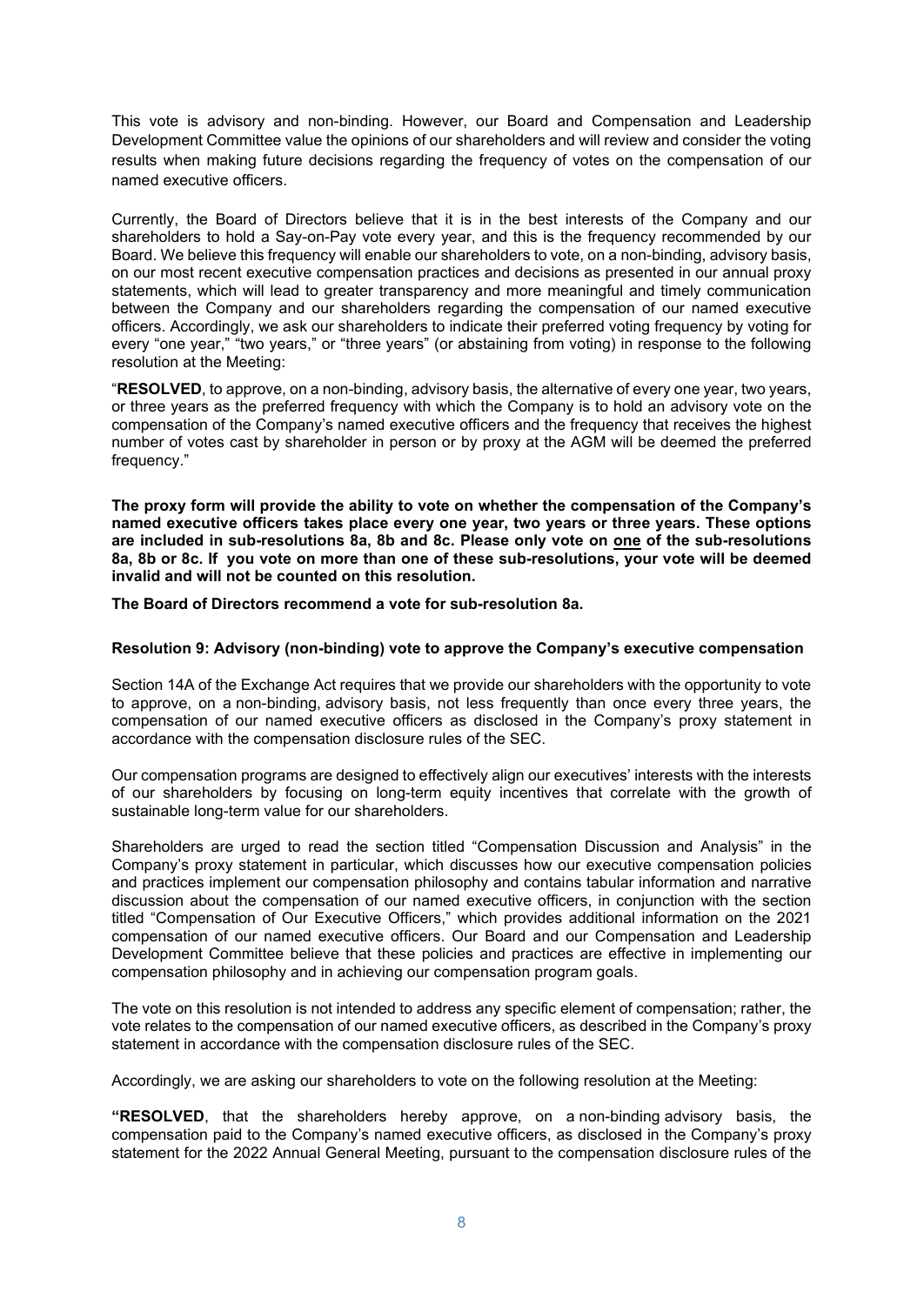SEC, including the Compensation Discussion and Analysis, compensation tables and the narrative discussions that accompany the compensation tables."

**The Board of Directors recommend a vote for the approval of Resolution 9.**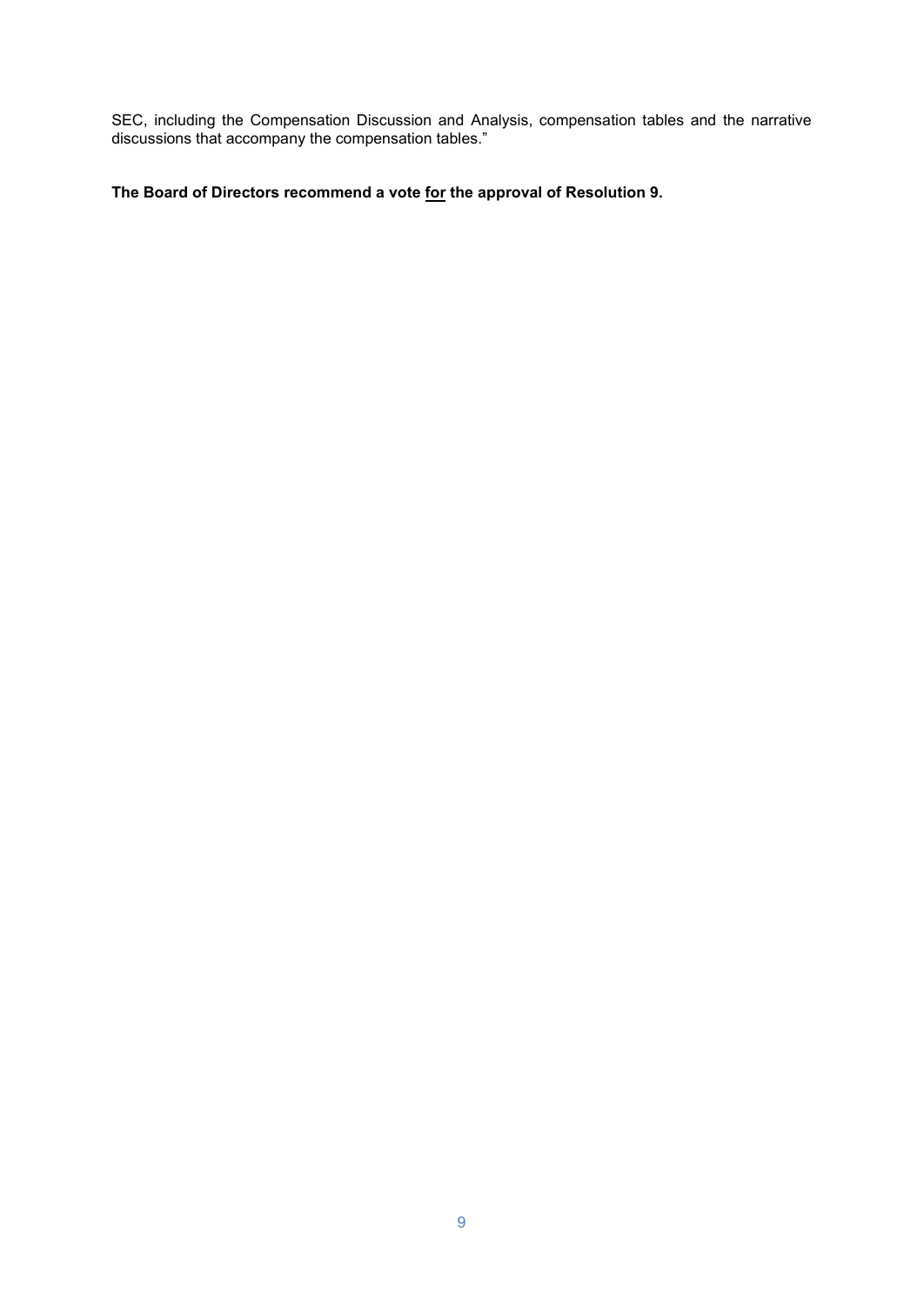## **SHAREHOLDER NOTES**

## **VOTING – ADS Holders**

You are entitled to exercise your vote as a holder of an interest in the capital of the Company represented by ADSs if you or your brokerage firm, bank or nominee is a holder of ADSs at **5:00 p.m. Eastern Time on Tuesday 19 April 2022 (the record date for ADS holders).**

If you hold ADSs through a brokerage firm, bank or nominee on Tuesday 19 April 2022, the materials for ADS holders, including the ADS Proxy Card, will be sent to that organisation. The organisation holding your account is considered the ADS holder of record. Please reach out to that organisation to provide your voting instructions and return your voting instructions to such organisation by its deadline.

Please note that ADS Proxy Cards submitted by ADS holders must be received by Citibank, N.A. **no later than 10:00 a.m. Eastern Time on Friday 10 June 2022**.

Citibank, N.A. will collate all votes properly submitted by ADS holders and submit a vote on behalf of all ADS holders to Neville.

## **Contacts for ADS holders**

If you have queries about how you can deliver voting instructions, please contact Citibank, N.A. ADR Shareholder Services by telephone: +1-877-248-4237 (toll free within the United States) or +1-781-575- 4555 (for international callers) or by email: citibank@shareholders-online.com or at Citibank, N.A. Shareholder Services, P.O. Box 43077, Providence, RI 02940-3077.

If at any point you require guidance, please contact Ben Harber, Company Secretary, by telephone at +44 (0) 207 264 4366 or by email at Ben.Harber@shma.co.uk.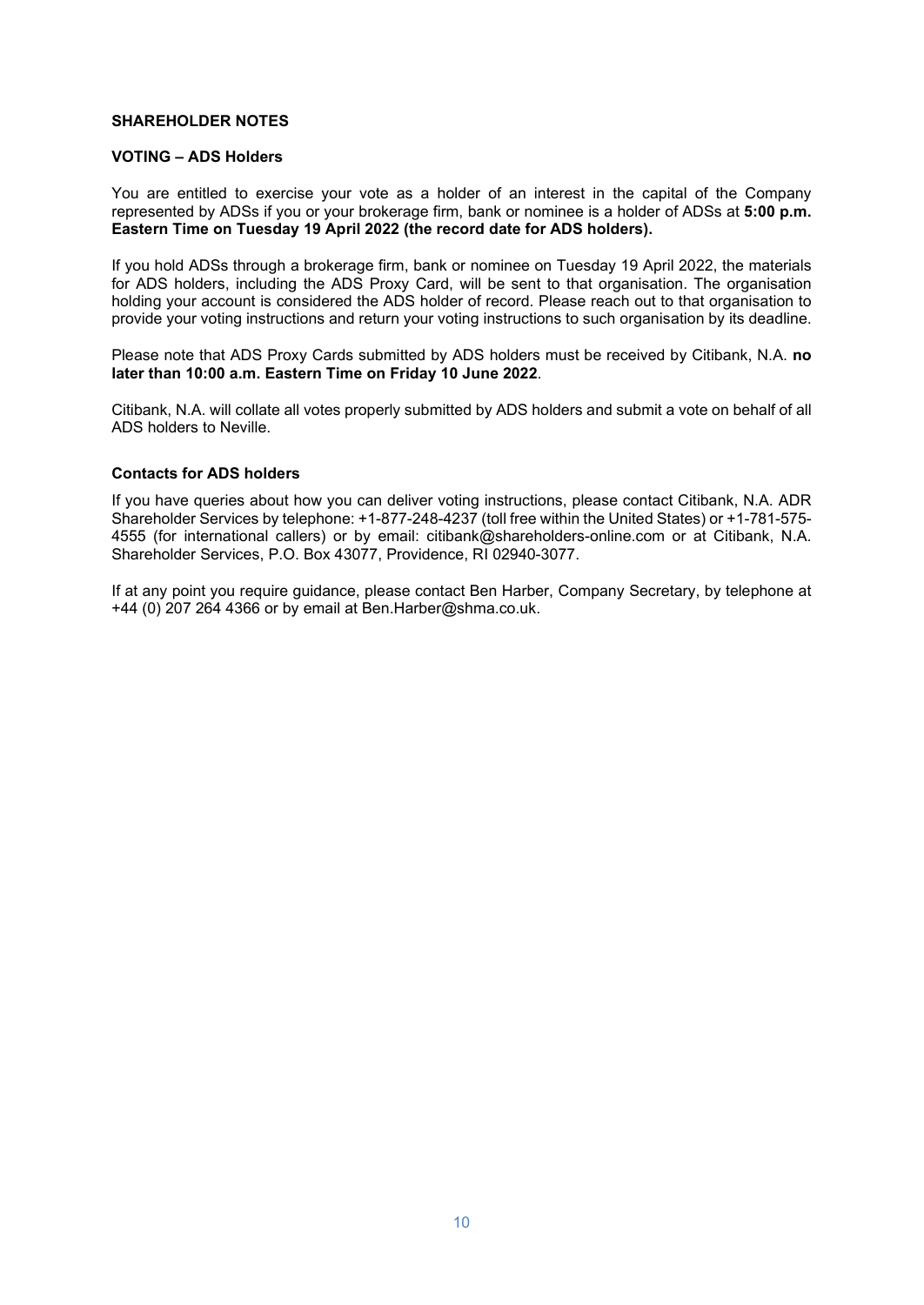# **VOTING – Ordinary Shareholders**

## **When is your voting entitlement fixed?**

In order for your vote to be cast at the AGM you must be a registered holder of ordinary shares as recorded in the Company's register of members at **6:00 p.m. (London time)** on **Tuesday 14 June 2022**. Your voting entitlement will depend on the number of shares you hold at that time.

The holders of ordinary shares are entitled to one vote per share on all matters that are subject to shareholder vote.

#### **If you can't attend but want to vote – what can you do?**

If you are a holder of ordinary shares in the Company, we strongly recommend that you vote on the resolutions by appointing a proxy. **You are encouraged to appoint the Chairman of the AGM as your proxy.** 

You can appoint a proxy and submit voting instructions either (i) via CREST (see below) or (ii) by completing and returning the paper proxy card (a form of which is enclosed with the Notice of AGM). Please read the instructions carefully to ensure you have completed and signed the card correctly. Any alterations must be initialed.

If you own shares jointly, any one shareholder may sign the proxy card. If more than one joint holder submits a card, only the proxy duly authorised by the senior holder may be counted by the Company. For these purposes, seniority shall be determined by the order in which the names stand in the Company's relevant register or members for the certificated or uncertificated shares of the Company (as the case may be) in respect of the joint holding

#### **By when do you have to submit your vote?**

You are advised to complete and return the form of proxy in accordance with the instructions printed on it and so as to arrive at the Company's registrar, Neville Registrars Limited, Neville House, Steelpark Road, Halesowen, West Midlands, United Kingdom, B62 8HD as soon as possible but in any event by no later than **1:30 p.m. London time (8:30 a.m. Eastern Time)** on **Tuesday 14 June 2022**.

## **If you already voted but have changed your mind – can you change your vote?**

You can submit a new instruction at any time before the time and date above. If you wish to amend a paper instruction, you must do so in writing and sign your new instruction.

The voting instruction received last will be the one that is followed.

## **If you hold shares on behalf of several others – can you vote part of the holding separately?**

You can appoint more than one proxy using a paper form provided it is in relation to different shares.

Corporate shareholders may either appoint one or more proxies using the paper form or via CREST, or alternatively appoint one or more corporate representatives in relation to different shares.

## **You are a CREST member – can you use the CREST system to vote?**

CREST members who wish to appoint a proxy or proxies through the CREST electronic proxy appointment service may do so by using the procedures described in the CREST Manual (available via www.euroclear.com/CREST).

CREST ID: 7RA11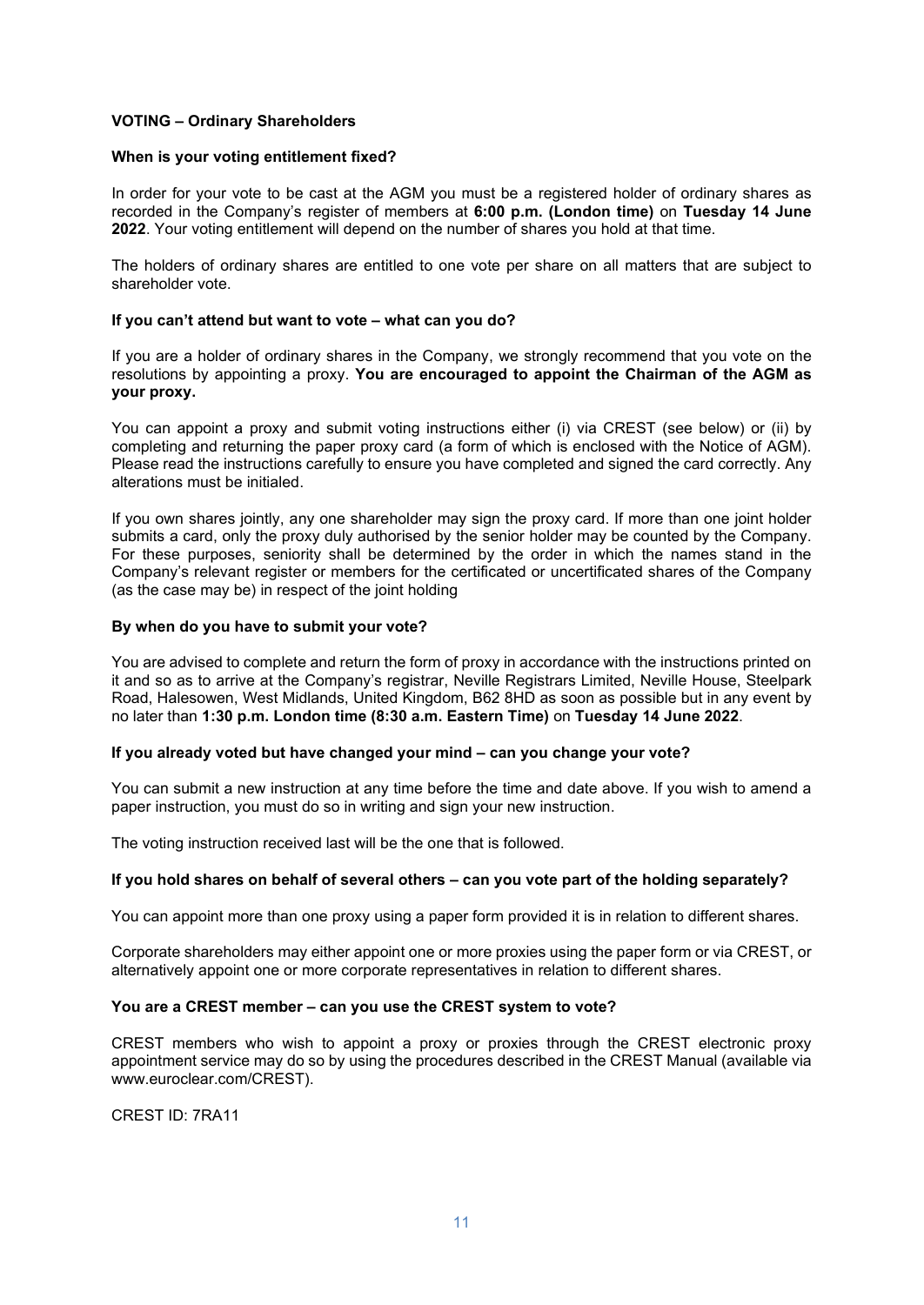CREST Personal Members or other CREST Sponsored Members, and those CREST members who have appointed a voting service provider(s), should refer to their CREST sponsor or voting service provider(s), who will be able to take the appropriate action on their behalf.

# **You have a power of attorney from a shareholder – how can you vote?**

You can vote using the paper proxy card only. You must ensure that the valid power of attorney and the proxy card have been deposited with the Registrar by **1:30 p.m. London time (8:30 a.m. Eastern Time)** on **Tuesday 14 June 2022**.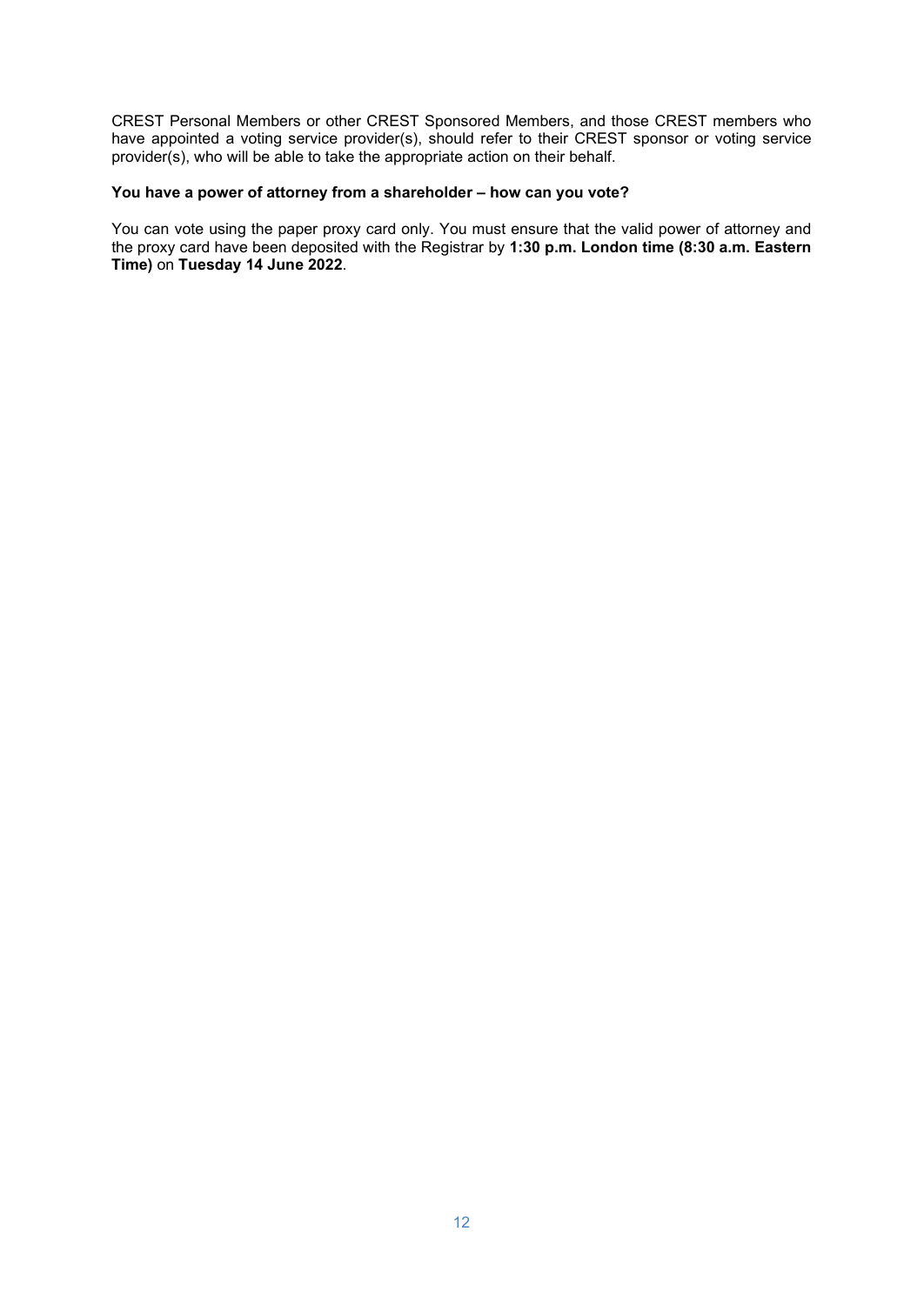# **OTHER INFORMATION**

A copy of this Notice of AGM and other information required by section 311A of the U.K. Companies Act 2006 (the "**Act**") can be found at [https://compasspathways.com,](https://compasspathways.com/) including the Company's Annual Report on Form 10-K, filed with the U.S. Securities and Exchange Commission, the 2021 U.K. Annual Report, the Company's definitive proxy statement pursuant to Section 14(a) of the Exchange Act, and the form of proxy (all available in the Investors section of the website).

## **Information rights**

Under the Act, there are a number of rights that may now be available to indirect investors of the Company, including the right to be nominated by the registered holder to receive general shareholder communications direct from the Company.

The rights of indirect investors who have been nominated to receive communications from the Company in accordance with Section 146 of the Act ("nominated persons") do not include the right to appoint a proxy. However, nominated persons may have a right under an agreement with the registered shareholder who holds the shares on their behalf to be appointed (or to have someone else appointed) as a proxy. Alternatively, if nominated persons do not have such a right or do not wish to exercise it, they may have a right under such an agreement to give instructions to the person holding the shares as to the exercise of voting rights.

If you have been so nominated to receive general shareholder communications direct from the Company, it is important to remember that your main contact in terms of your investment remains with the registered shareholder or custodian or broker, or whoever administers the investment on your behalf. You should also deal with them in relation to any rights that you may have under agreements with them to be appointed as a proxy and to attend, participate in, and vote at the meeting, as described above.

Any changes or queries relating to your personal details and holding (including any administration thereof) must continue to be directed to your existing contact at your investment manager or custodian. The Company cannot guarantee dealing with matters that are directed to us in error. The only exception to this is where the Company is exercising one of its powers under the Act and writes to you directly for a response.

## **Statements related to the audit**

Members satisfying the thresholds in section 527 of the Act can require the Company to publish a statement on its website setting out any matter relating to:

- a. the audit of the Company's accounts (including the auditor's report and the conduct of the audit) that are to be laid before the meeting; and
- b. any circumstances connected with an auditor of the Company ceasing to hold office since the last annual general meeting, that the members propose to raise at the meeting.

The Company cannot require the members requesting the publication to pay its expenses in connection with the publication. The company must forward a copy of the statement to the auditors when it publishes the statement on the website. The business which may be dealt with at the meeting includes any such statement that the company has been required to publish on its website.

## **Shareholder requisition rights**

Members satisfying the thresholds in sections 338 and 338A of the Act can require the Company:

a. to give, to members of the Company entitled to receive notice of the annual general meeting, notice of a resolution which may properly be moved, and which those members intend to move, at the meeting; and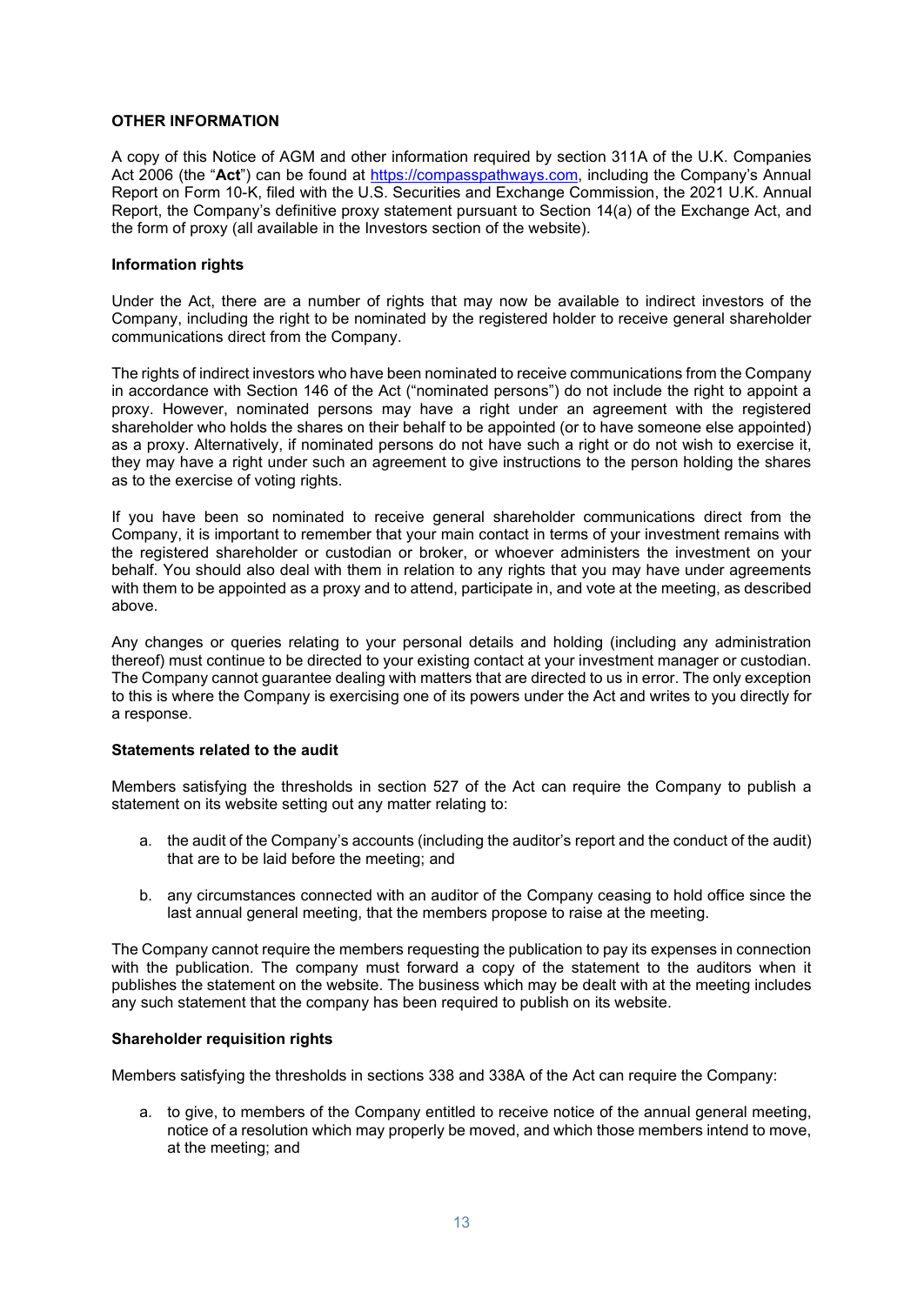b. to include in the business to be dealt with at the meeting any matter (other than a proposed resolution) which may properly be included in the business at the meeting, provided in each case that the requirements of those sections are met and provided that the request is received by the company not later than six clear weeks before the meeting or if later the time at which notice is given of the meeting.

# **Total voting rights and share capital**

As at Tuesday 19 April 2022 (the latest practicable date before the publication of this Notice of AGM), the issued share capital of the Company was 42,511,357 Ordinary Shares.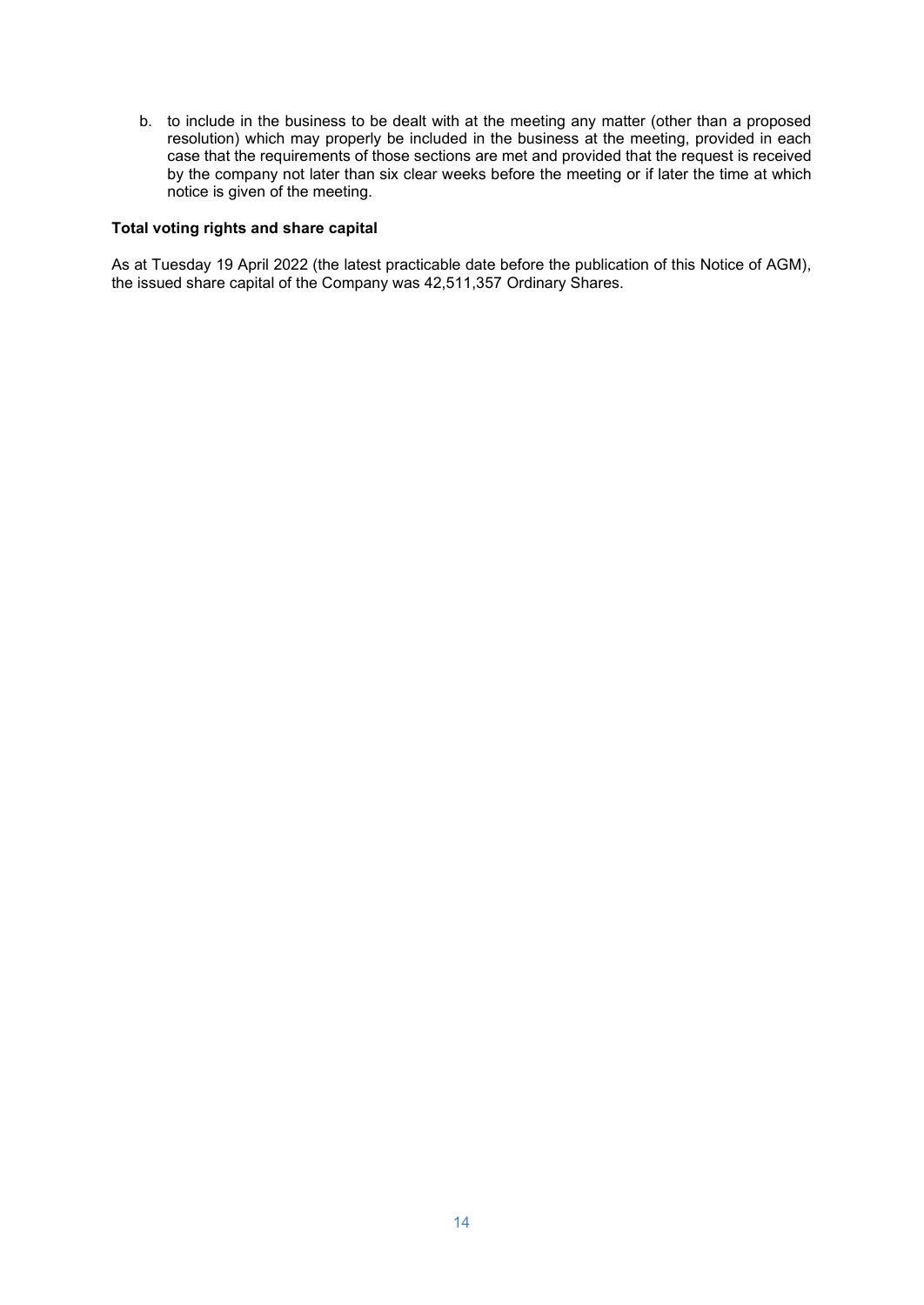## **COMPASS PATHWAYS PLC (the "Company")**

# *(Incorporated and registered in England and Wales under the Companies Act 2006 with registered number 12696098)*

# **Notice of Annual General Meeting for 2022**

Notice is hereby given that the 2022 Annual General Meeting ("**AGM**") of the Company will be held under the laws of England and Wales (referred to herein as the "**Company**," "we," "us" and "our"), will be held on Thursday 16 June 2022, at 1:30 p.m. London time (8:30 a.m. Eastern Time) at Goodwin Procter LLP, The New York Times Building, 620 Eighth Avenue, New York, NY 10018 to transact the following business:

# **ORDINARY RESOLUTIONS**

To consider and, if thought fit, pass Resolutions 1 to 9 inclusive which will be proposed as ordinary resolutions:

- 1. To re-elect as a director Thomas Lönngren, who retires by rotation in accordance with the Company's Articles of Association.
- 2. To re-elect as a director Robert McQuade, who retires by rotation in accordance with the Company's Articles of Association.
- 3. To re-appoint PricewaterhouseCoopers LLP, an English registered limited liability partnership, as U.K. statutory auditors of the Company, to hold office until the conclusion of the next annual general meeting of shareholders.
- 4. To ratify the appointment of PricewaterhouseCoopers LLP as the Company's independent registered public accounting firm, for the fiscal year ending 31 December 2022.
- 5. To authorise the Audit and Risk Committee to determine the Company's auditors' remuneration for the fiscal year ending 31 December 2022.
- 6. To receive the U.K. statutory annual accounts and reports for the fiscal year ended 31 December 2021 and to note that the Directors do not recommend the payment of any dividend for the year ended 31 December 2021.
- 7. To receive and approve on an advisory basis the Company's U.K. statutory directors' remuneration report for the year ended 31 December 2021, which is set forth as Annex A to the Company's proxy statement.
- 8. To approve, on a non-binding, advisory basis, the alternative of every one year, two years, or three years as the preferred frequency with which the Company is to hold an advisory vote on the compensation of the Company's named executive officers and the frequency that receives the highest number of votes cast by shareholders in person or by proxy at the AGM will be deemed the preferred frequency.
- 9. To approve, on a non-binding, advisory basis, the compensation of the Company's named executive officers for the year ended 31 December 2021.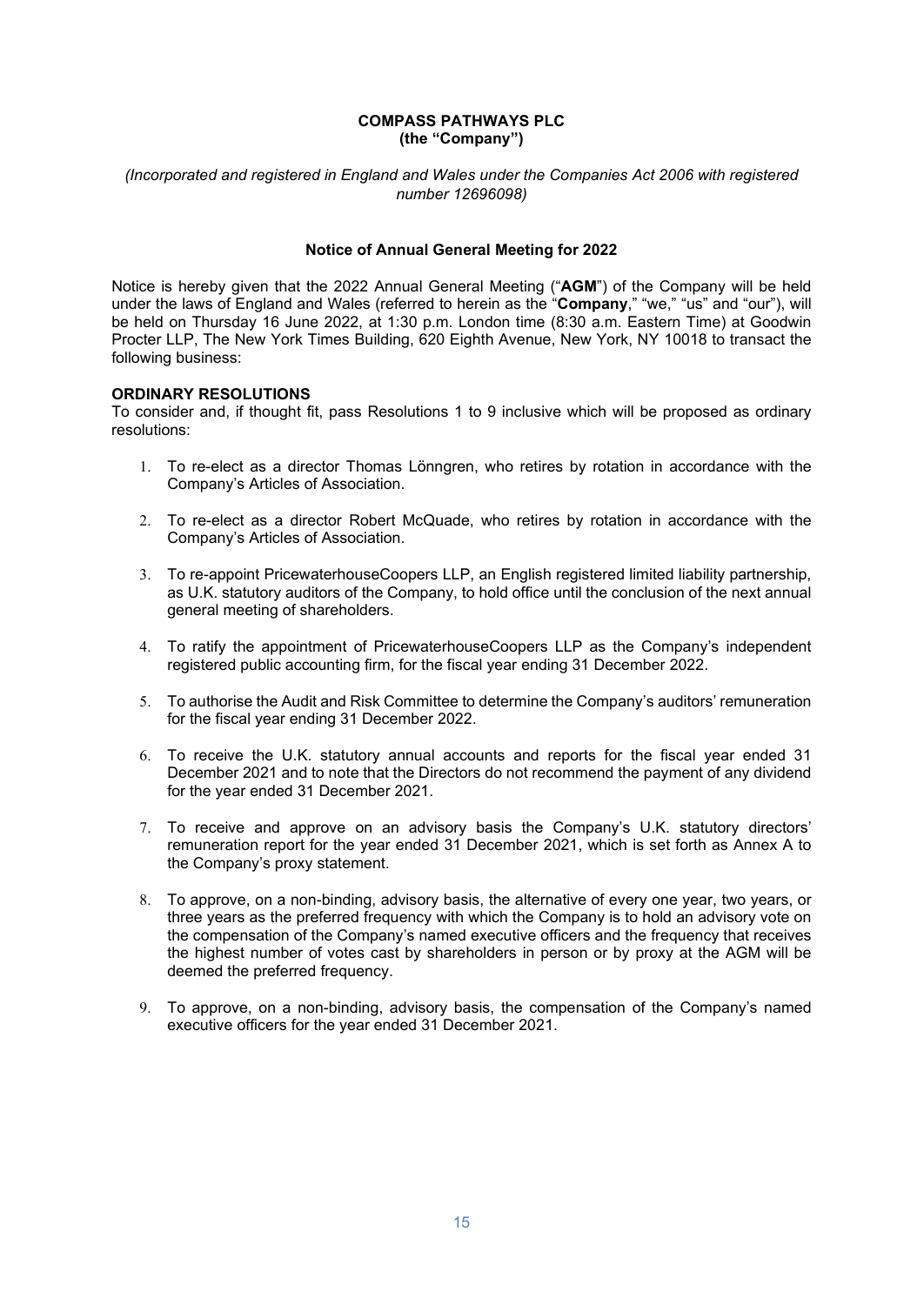By order of the Board<br>Opence / Williamitte

Chairman 11 May 2022

Registered Office: 3rd Floor 1 Ashley Road, Altrincham, Cheshire WA14 2DT, United Kingdom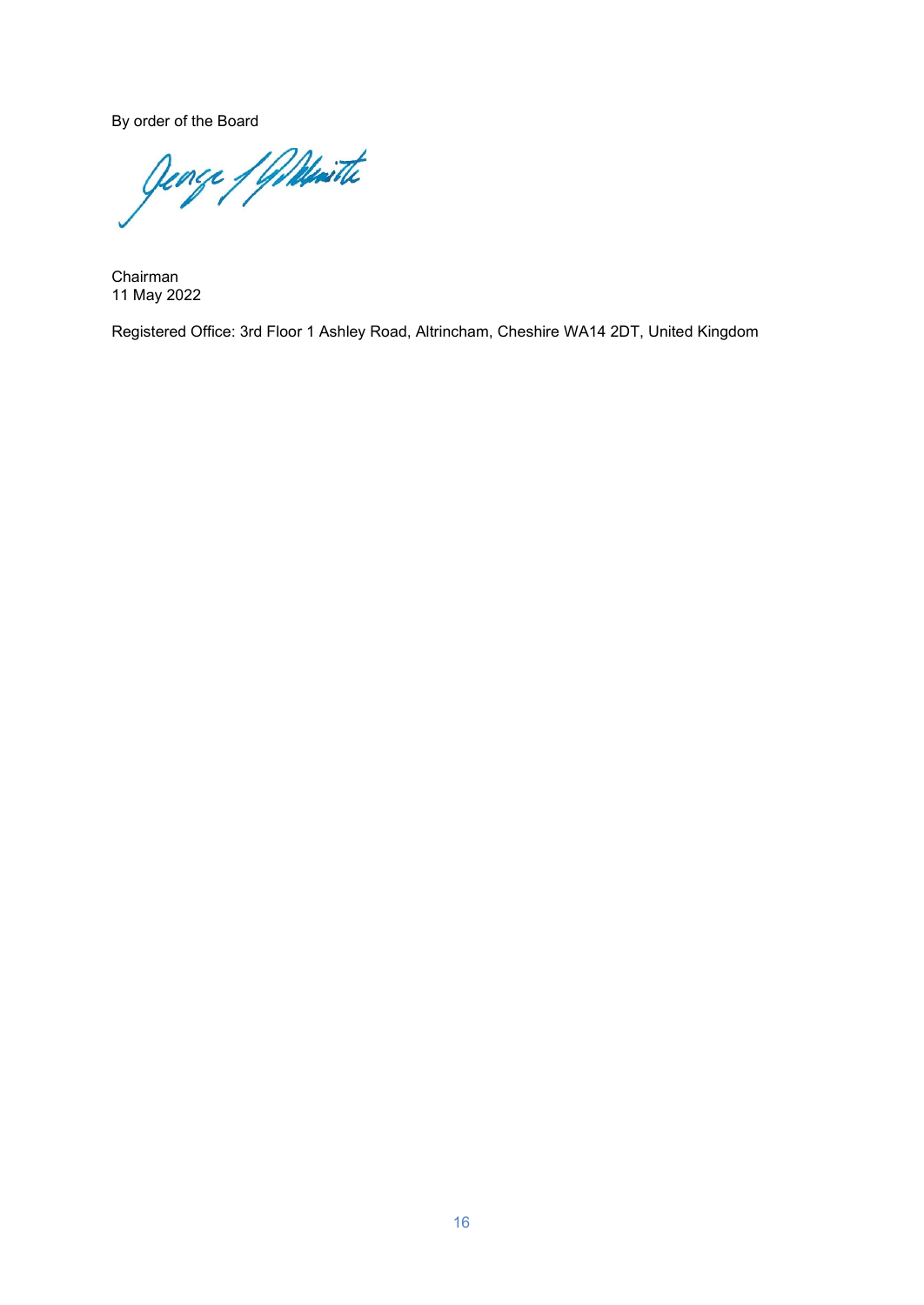#### **Notice of Meeting Further Notes**

- 1. Only those members registered in the register of members of the Company at 6:00 p.m. London time (1:00 p.m. Eastern Time) on 14 June 2022 will be entitled to attend and vote at the Annual General Meeting ("AGM") in respect of the number of ordinary shares registered in their name at that time. If the AGM is adjourned, members entered on the register of members of the Company (not later than 6:00 p.m. (London time) on the date which is two working days before the date of the adjourned AGM) shall be entitled to attend, speak and vote at the AGM in respect of the number of ordinary shares registered in their name at that time.
- 2. A member entitled to attend, speak and vote at the AGM is entitled to appoint a proxy to exercise all or any of his/her rights to attend, speak and to vote instead of him/her. A member may appoint more than one proxy in relation to the AGM provided that each proxy is appointed to exercise the rights attached to a different share or shares of the member. A proxy need not be a member, but must attend the AGM in person. If a member wishes his/her proxy to speak on his/her behalf at the AGM he/she will need to appoint his/her own choice of proxy and give his/her instructions directly to them. Completion and return of a form of proxy (the "**Ordinary Shareholder Proxy Form**") will not preclude a member from attending, speaking and voting at the AGM or any adjournment thereof in person. If a proxy is appointed and the member attends the AGM in person, the proxy appointment will automatically be terminated. The Ordinary Shareholder Proxy Form, used by holders of ordinary shares to vote, should be lodged with the Company's Registrar (Neville Registrars Limited) not later than 1:30 p.m. London time (8:30 a.m. Eastern Time) on 14 June 2022. The Company's proxy statement explains proxy voting and the matters to be voted on in more detail. Please read the Company's proxy statement carefully. For specific information regarding the voting of your ordinary shares, please refer to the Company's proxy statement under the section titled "—General Information."
- 3. Any corporation which is a member can appoint one or more corporate representatives who may exercise on its behalf all of its powers as a member provided that, if it is appointing more than one corporate representative, it does not do so in relation to the same shares.
- 4. In the case of joint holders, the vote of the senior holder who tenders the vote whether in person or by proxy will be accepted to the exclusion of the votes of any other joint holders. For these purposes, seniority shall be determined by the order in which the names stand in the Company's relevant register or members for the certificated or uncertificated shares of the Company (as the case may be) in respect of the joint holding.
- 5. Certificateless Registry for Electronic Share Transfer ("**CREST**") members who wish to appoint a proxy or proxies through the CREST electronic proxy appointment service may do so for the AGM and any adjournments of it by using the procedures described in the CREST Manual (available via www.euroclear.com/CREST). CREST personal members or other CREST sponsored members, and those CREST members who have appointed voting service providers, should refer to their CREST sponsors or voting service providers, who will be able to take the appropriate action on their behalf.
- 6. For a proxy appointment or instruction made using the CREST service to be valid, the appropriate CREST message (a "**CREST Proxy Instruction**") must be properly authenticated in accordance with Euroclear UK & Ireland Limited's specifications and must contain the information required for those instructions as described in the CREST Manual (available via www.euroclear.com/CREST). The message, regardless of whether it relates to the appointment of a proxy or to an amendment to the instruction given to the previously appointed proxy, must, to be valid, be transmitted so as to be received by the Company's agent (ID: 7RA11) by 1:30 p.m. London time (8:30 a.m. Eastern Time) on 14 June 2022. For this purpose, the time of receipt will be taken to be the time (as determined by the timestamp applied to the message by the CREST Applications Host) from which the Company's agent is able to retrieve the message by enquiry to CREST in the manner prescribed by CREST. After this time, any change of instructions to proxies appointed through CREST should be communicated to the appointee through other means.
- 7. CREST members and, where applicable, their CREST sponsors or voting service providers should note that Euroclear UK & Ireland Limited does not make available special procedures in CREST for any particular messages. Normal system timings and limitations will, therefore, apply in relation to the input of CREST Proxy Instructions. It is the responsibility of the CREST member concerned to take (or, if the CREST member is a CREST personal member or sponsored member or has appointed voting service providers, to procure that its CREST sponsors or voting service providers take) such action as shall be necessary to ensure that a message is transmitted by means of the CREST system by any particular time. In this connection, CREST members